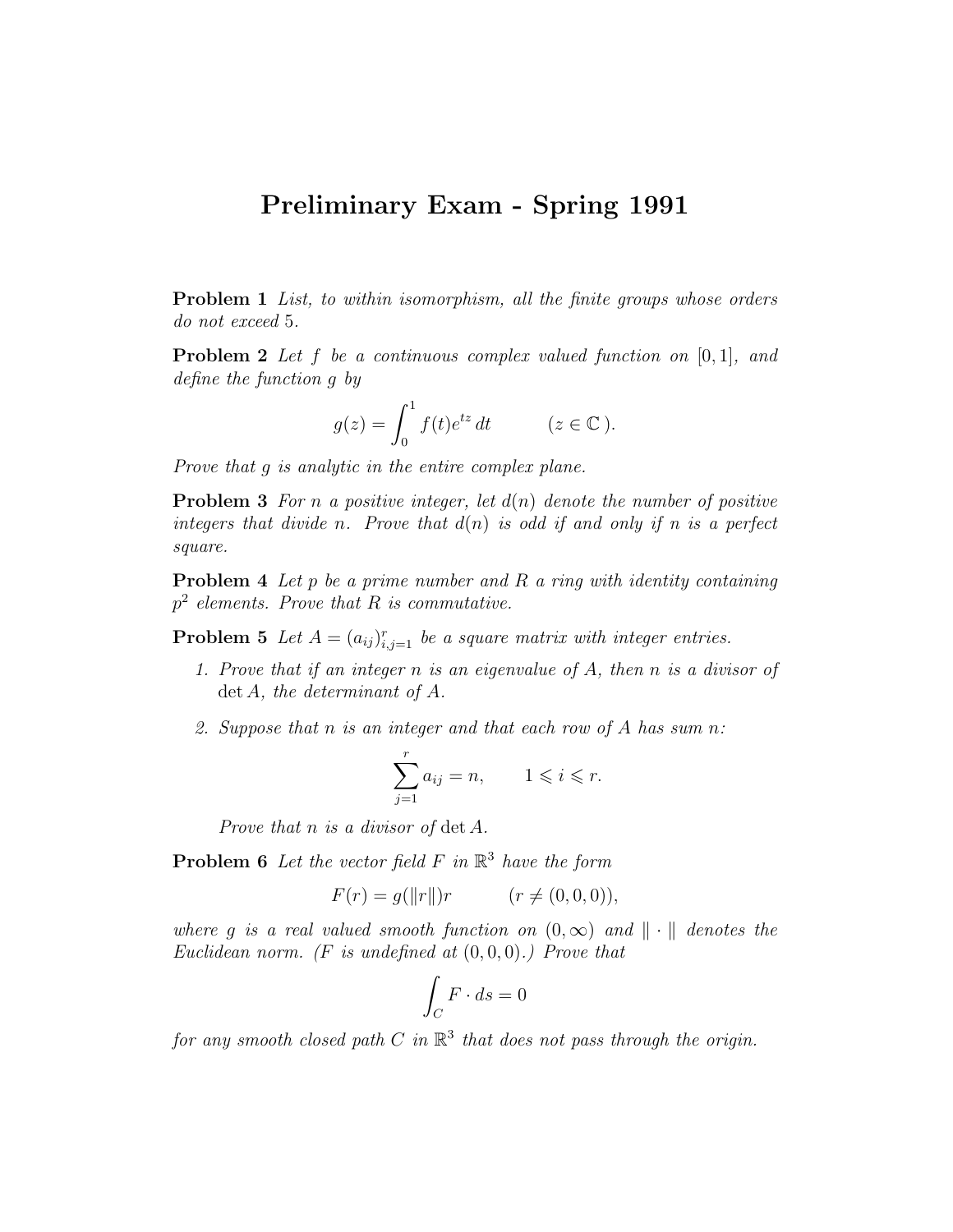**Problem 7** Let the function f be analytic in the unit disc, with  $|f(z)| \leq 1$ and  $f(0) = 0$ . Assume that there is a number r in  $(0, 1)$  such that  $f(r) =$  $f(-r) = 0$ . Prove that

$$
|f(z)| \leqslant |z| \left| \frac{z^2 - r^2}{1 - r^2 z^2} \right|.
$$

**Problem 8** Let T be a real, symmetric,  $n \times n$ , tridiagonal matrix:

|  |  |          |                                                        | $\left\{\begin{array}{ccccccc} a_1 & b_1 & 0 & 0 & \cdots & 0 & 0 \ b_1 & a_2 & b_2 & 0 & \cdots & 0 & 0 \ 0 & b_2 & a_3 & b_3 & \cdots & 0 & 0 \ \vdots & \vdots & \vdots & \vdots & \ddots & \vdots & \vdots \end{array}\right\}$ |
|--|--|----------|--------------------------------------------------------|-------------------------------------------------------------------------------------------------------------------------------------------------------------------------------------------------------------------------------------|
|  |  |          | $\begin{matrix} 0 & \cdots \\ 0 & \cdots \end{matrix}$ | $a_{n-1}$ $b_{n-1}$                                                                                                                                                                                                                 |
|  |  | $\theta$ |                                                        | $b_{n-1}$ $a_n$ /                                                                                                                                                                                                                   |

(All entries not on the main diagonal or the diagonals just above and below the main one are zero.) Assume  $b_i \neq 0$  for all j.

Prove:

- 1. rank  $T \geqslant n-1$ .
- 2. T has n distinct eigenvalues.

**Problem 9** Let f be a continuous function from the ball $B_n = \{x \in \mathbb{R}^n \mid ||x|| <$ 1} into itself. (Here,  $\|\cdot\|$  denotes the Euclidean norm.) Assume  $\|f(x)\| < \|x\|$ for all nonzero  $x \in B_n$ . Let  $x_0$  be a nonzero point of  $B_n$ , and define the sequence  $(x_k)$  by setting  $x_k = f(x_{k-1})$ . Prove that  $\lim x_k = 0$ .

Problem 10 Prove that  $Q$ , the additive group of rational numbers, cannot be written as the direct sum of two nontrivial subgroups. Note: See also Problems ?? and ??.

**Problem 11** For which real numbers x does the infinite series

$$
\sum_{n=1}^{\infty} \frac{\sqrt{n+1} - \sqrt{n}}{n^x}
$$

converge?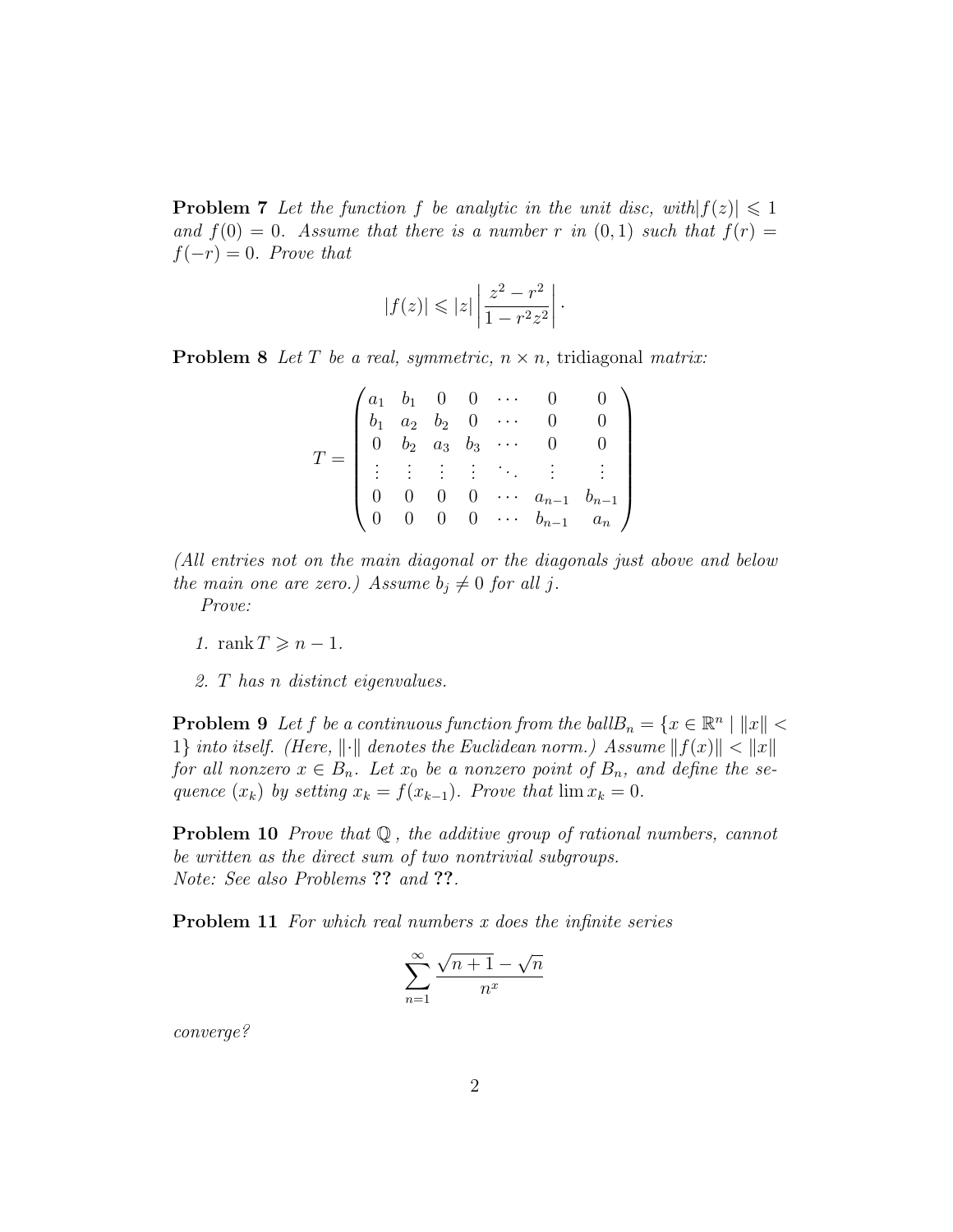**Problem 12** Let A be the set of positive integers that do not contain the digit 9 in their decimal expansions. Prove that

$$
\sum_{a\in A}\frac{1}{a}<\infty;
$$

that is, A defines a convergent subseries of the harmonic series.

Problem 13 Prove that

$$
\lim_{R \to \infty} \int_{-R}^{R} \frac{\sin x}{x - 3i} \, dx
$$

exists and find its value.

**Problem 14** Let  $x(t)$  be a nontrivial solution to the system

$$
\frac{dx}{dt} = Ax,
$$

where

$$
A = \begin{pmatrix} 1 & 6 & 1 \\ -4 & 4 & 11 \\ -3 & -9 & 8 \end{pmatrix}.
$$

Prove that  $||x(t)||$  is an increasing function of t. (Here,  $|| \cdot ||$  denotes the Euclidean norm.)

**Problem 15** Let G be a finite nontrivial group with the property that for any two elements a and b in G different from the identity, there is an element c in G such that  $b = c^{-1}ac$ . Prove that G has order 2.

Problem 16 Let A be a linear transformation on an n-dimensional vector space over  $\mathbb C$  with characteristic polynomial  $(x-1)^n$ . Prove that A is similar  $to A^{-1}.$ 

**Problem 17** Let the function f be analytic in the punctured disc $0 < |z|$  $r_0$ , with Laurent series

$$
f(z) = \sum_{-\infty}^{\infty} c_n z^n.
$$

Assume there is a positive number M such that

$$
r^4 \int_0^{2\pi} |f(re^{i\theta})|^2 d\theta < M, \qquad 0 < r < r_0.
$$

Prove that  $c_n = 0$  for  $n < -2$ .